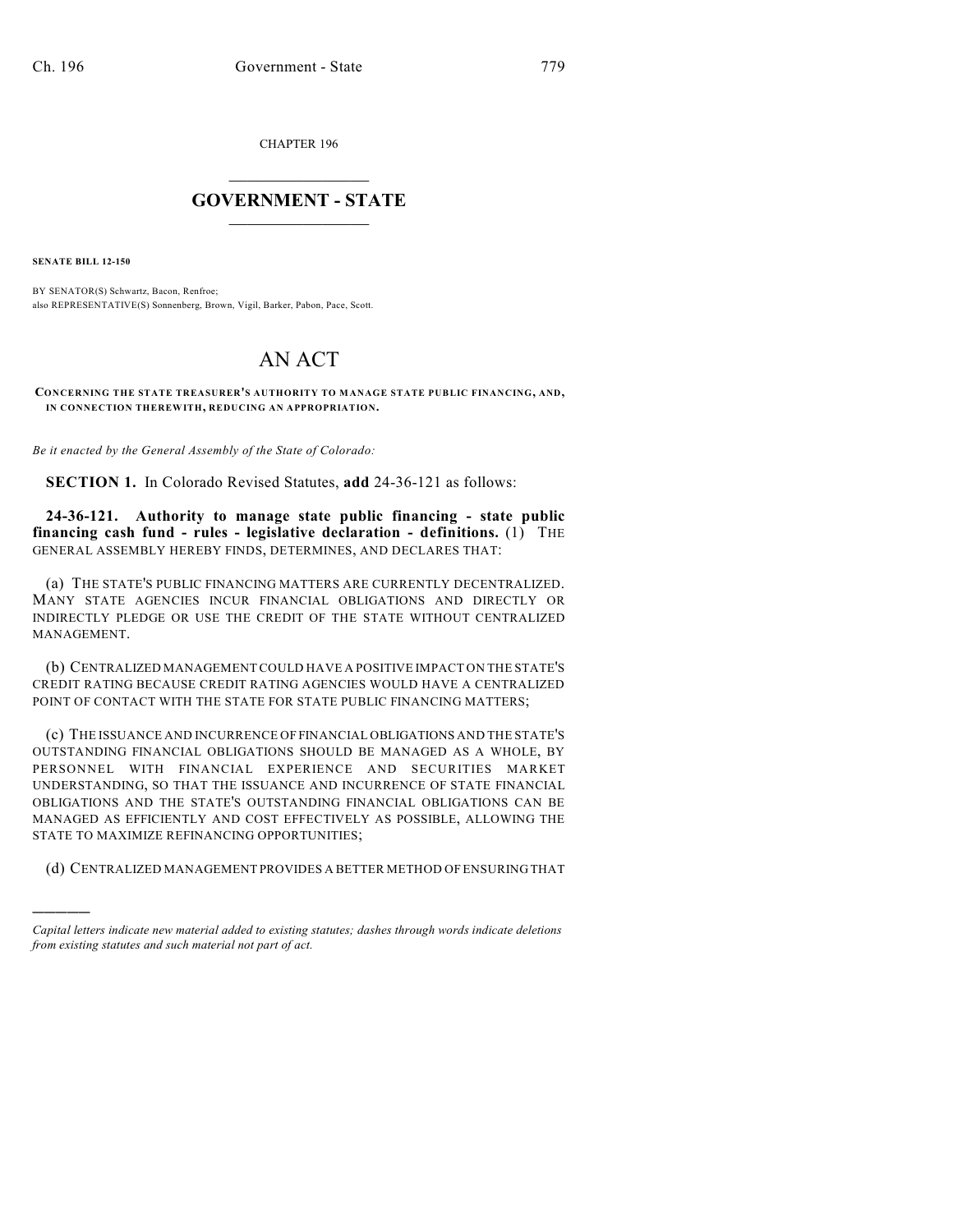FEDERAL TAX AND SECURITIES LAW POST-ISSUANCE COMPLIANCE REQUIREMENTS FOR STATE FINANCIAL OBLIGATIONS ARE MET BY THE STATE;

(e) DUE TO CHANGES IN THE PUBLIC SECURITIES MARKET, INCREASED REGULATORY REQUIREMENTS, EVOLVING CREDIT CRITERIA,RECENT TECHNOLOGICAL DEVELOPMENTS, RECENT DOWNGRADING OF CERTAIN GOVERNMENT CREDIT RATINGS, AND THE BENEFITS SET FORTH IN THIS SUBSECTION (1), IT IS NECESSARY TO DESIGNATE THE STATE TREASURER AS A CENTRALIZED MANAGER FOR THE ISSUANCE AND INCURRENCE OF FINANCIAL OBLIGATIONS BY THE STATE ACTING BY AND THROUGH A STATE AGENCY;

(f) IT IS ALSO IMPORTANT THAT THE STATE TREASURER DEVELOP AND PROMULGATE A STATE PUBLIC FINANCING POLICY AND, IN SO DOING, COLLABORATE WITH VARIOUS EXPERTS, INCLUDING BUT NOT LIMITED TO THE STATE CONTROLLER, THE OFFICE OF STATE PLANNING AND BUDGETING, BOND COUNSEL, AND THE ATTORNEY GENERAL. SUCH A POLICY DEMONSTRATES A COMMITMENT TO LONG-TERM FINANCIAL PLANNING, IDENTIFIES POLICY GOALS, PROVIDES FOR APPROPRIATE FINANCING STRUCTURES, AND IMPROVES THE QUALITY OF DECISION-MAKING. FURTHERMORE, CREDIT RATING AGENCIES, THE FEDERAL INTERNAL REVENUE SERVICE, AND THE FEDERAL SECURITIES AND EXCHANGE COMMISSION VIEW THE EXISTENCE OF STATE PUBLIC FINANCING POLICIES FAVORABLY.

(g) SENATE BILL 12-150, ENACTED IN 2012, IS NOT INTENDED TO GRANT THE STATE TREASURER ANY AUTHORITY THAT SUPERSEDES A STATE AGENCY'S AUTHORITY TO ENTER INTO OR INCUR A FINANCIAL OBLIGATION, NOR IS SENATEBILL 12-150 INTENDED TO AFFECT OTHER STATE LAWS REGARDING THE GENERAL ASSEMBLY'S APPROVAL OF ANY CAPITAL LEASE OR LEASE-PURCHASE AGREEMENT OVER FIVE HUNDRED THOUSAND DOLLARS.

(2) NOTHING IN THIS SECTION AUTHORIZES THE STATE TREASURER OR ANY OTHER PUBLIC AGENCY TO WAIVE AN ELECTION OTHERWISE REQUIRED UNDER SECTION 20 OF ARTICLE X OR ARTICLE XI OF THE STATE CONSTITUTION OR TO HOLD AN ELECTION INCONSISTENT WITH THE ELECTION REQUIREMENTS OF SAID SECTION 20 OF ARTICLE X. REFERENCES TO FINANCIAL OBLIGATIONS, DEBT, OR BONDS IN THIS SECTION ARE FOR REFERENCE ONLY AND SHALL NOT BE CONSTRUED TO CREATE DEBT OR A MULTIPLE FISCAL-YEAR FINANCIAL OBLIGATION CONTRARY TO SECTION 20 OF ARTICLE X OR ARTICLE XI OF THE STATE CONSTITUTION.

(3) AS USED IN THIS SECTION, UNLESS THE CONTEXT OTHERWISE REQUIRES:

(a) (I) "FINANCIAL OBLIGATION" MEANS ANY FINANCIAL CONTRACT, NOTE, WARRANT,BOND,CERTIFICATE,INSTRUMENT, DEBENTURE, OR OTHER SECURITY, THE PRINCIPAL AMOUNT OF WHICH IS ONE MILLION DOLLARS OR MORE, THAT IS AUTHORIZED TO BE ISSUED OR ENTERED INTO BY THE STATE ACTING BY AND THROUGH A STATE AGENCY UNDER THE LAWS OF THIS STATE, THAT IS FULLY OR PARTIALLY SECURED BY ANY STATE REVENUES, AND THAT IS DIRECTLY OR INDIRECTLY RELATED TO THE STATE'S CREDIT RATING. "FINANCIAL OBLIGATION" INCLUDES, BUT IS NOT LIMITED TO:

(A) ANY CAPITAL LEASE OR LEASE-PURCHASE AGREEMENT THE PRINCIPAL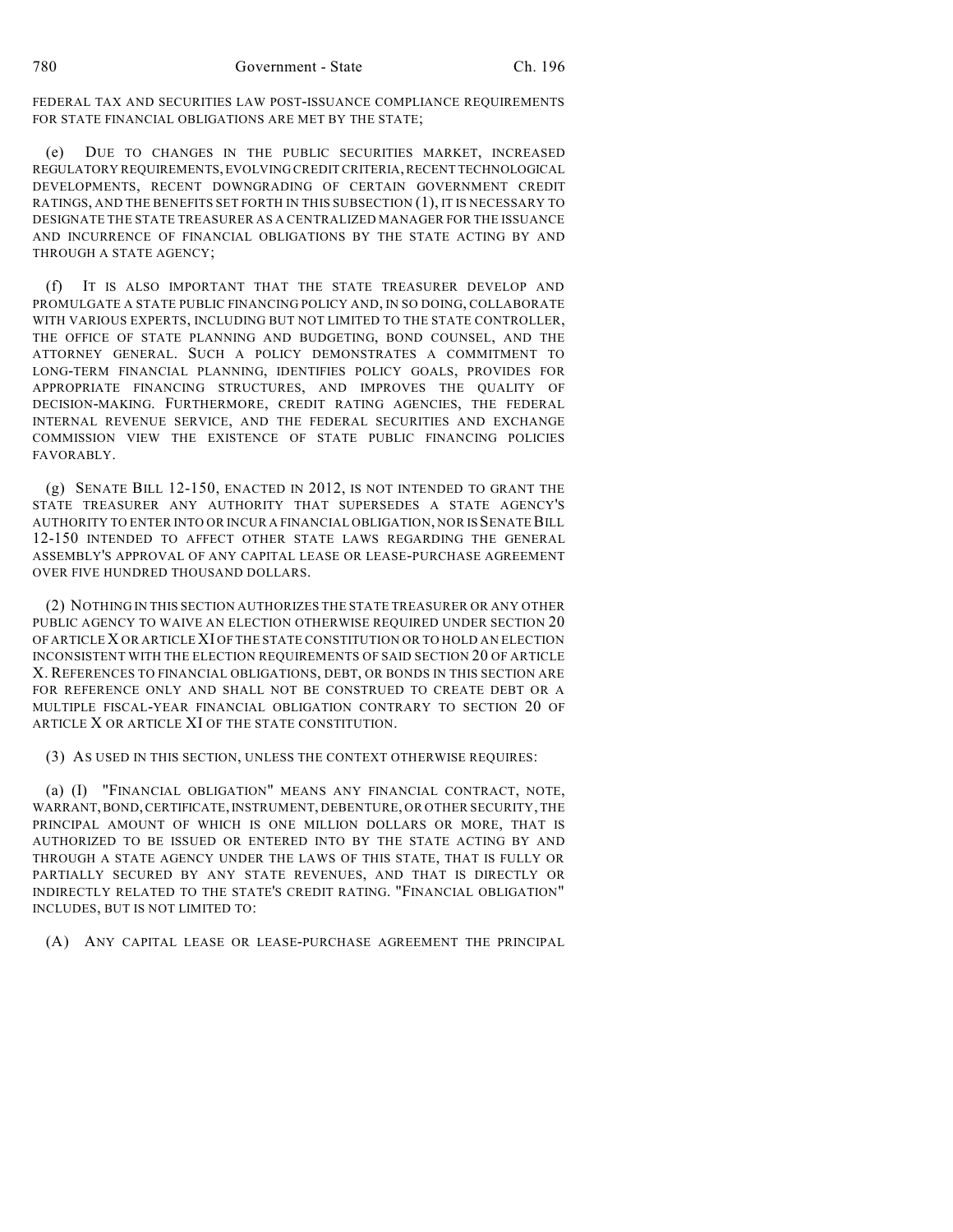AMOUNT OF WHICH IS ONE MILLION DOLLARS OR MORE AUTHORIZED PURSUANT TO SECTION 24-82-102 AND PART 8 OF ARTICLE 82 OF THIS TITLE; AND

(B) ANY PAYMENT OBLIGATION CONSTITUTING A PORTION OF OR RELATED TO AN ENERGY PERFORMANCE CONTRACT AS DEFINED IN SECTION 24-30-2001 (1) OR A CAPITAL PROJECT FINANCED THROUGH A UTILITY COST-SAVINGS CONTRACT AUTHORIZED BY SECTION 24-38.5-106.

(II) NOTWITHSTANDING SUBPARAGRAPH (I) OF THIS PARAGRAPH (a), FOR PURPOSES OF THE DEPARTMENT OF TRANSPORTATION, "FINANCIAL OBLIGATION" DOES NOT INCLUDE:

(A) ANY FINANCIAL CONTRACT, NOTE, WARRANT, BOND, CERTIFICATE, INSTRUMENT, DEBENTURE, OR OTHER CONTRACT, AGREEMENT, OR SECURITY THAT IS AUTHORIZED TO BE ISSUED OR ENTERED INTO BY OR IN SUPPORT OF SUCH OBLIGATIONS OF THE HIGH-PERFORMANCE TRANSPORTATION ENTERPRISE CREATED IN SECTION 43-4-806 (2), C.R.S.; AND

(B) ANY FINANCIAL CONTRACT, NOTE, WARRANT, BOND, CERTIFICATE, INSTRUMENT, DEBENTURE, OR OTHER CONTRACT, AGREEMENT, OR SECURITY THAT IS AUTHORIZED TO BE ISSUED OR ENTERED INTO BY OR IN SUPPORT OF SUCH OBLIGATIONS OF THE STATEWIDE BRIDGE ENTERPRISE CREATED IN SECTION 43-4-805 (2), C.R.S.

(b) "INTERNAL REVENUE CODE" MEANS THE FEDERAL "INTERNALREVENUECODE OF 1986", AS AMENDED, AND ANY REGULATIONS THEREUNDER.

(c) (I) "STATE AGENCY" MEANS A DEPARTMENT, BOARD, BUREAU, COMMISSION, DIVISION, INSTITUTION, QUASI-GOVERNMENTAL ENTITY, OR OTHER AGENCY OR INSTRUMENTALITY OF THE STATE, INCLUDING A STATE INSTITUTION OF HIGHER EDUCATION. "STATE AGENCY" ALSO INCLUDES AN ENTERPRISE, AS DEFINED IN SECTION 24-77-102 (3), A NONPROFIT CORPORATION ORGANIZED UNDER THE LAWS OF THIS STATE AND CREATED SOLELY FOR THE PURPOSE OF ISSUING FINANCIAL OBLIGATIONS ON BEHALF OF THE STATE ACTING BY AND THROUGH A STATE AGENCY, AND A TRUST THAT MAY BE FORMED BY THE STATE OR A STATE AGENCY TO IMPLEMENT CAPITAL LEASE OR LEASE-PURCHASE FINANCING.

- (II) "STATE AGENCY" DOES NOT INCLUDE:
- (A) A COUNTY OR CITY AND COUNTY;
- (B) A MUNICIPALITY;
- (C) A SCHOOL DISTRICT;
- (D) A CHARTER SCHOOL;
- (E) A WATER CONSERVANCY DISTRICT;
- (F) COLLEGEINVEST AS DESCRIBED IN SECTION 23-3.1-205.5, C.R.S.;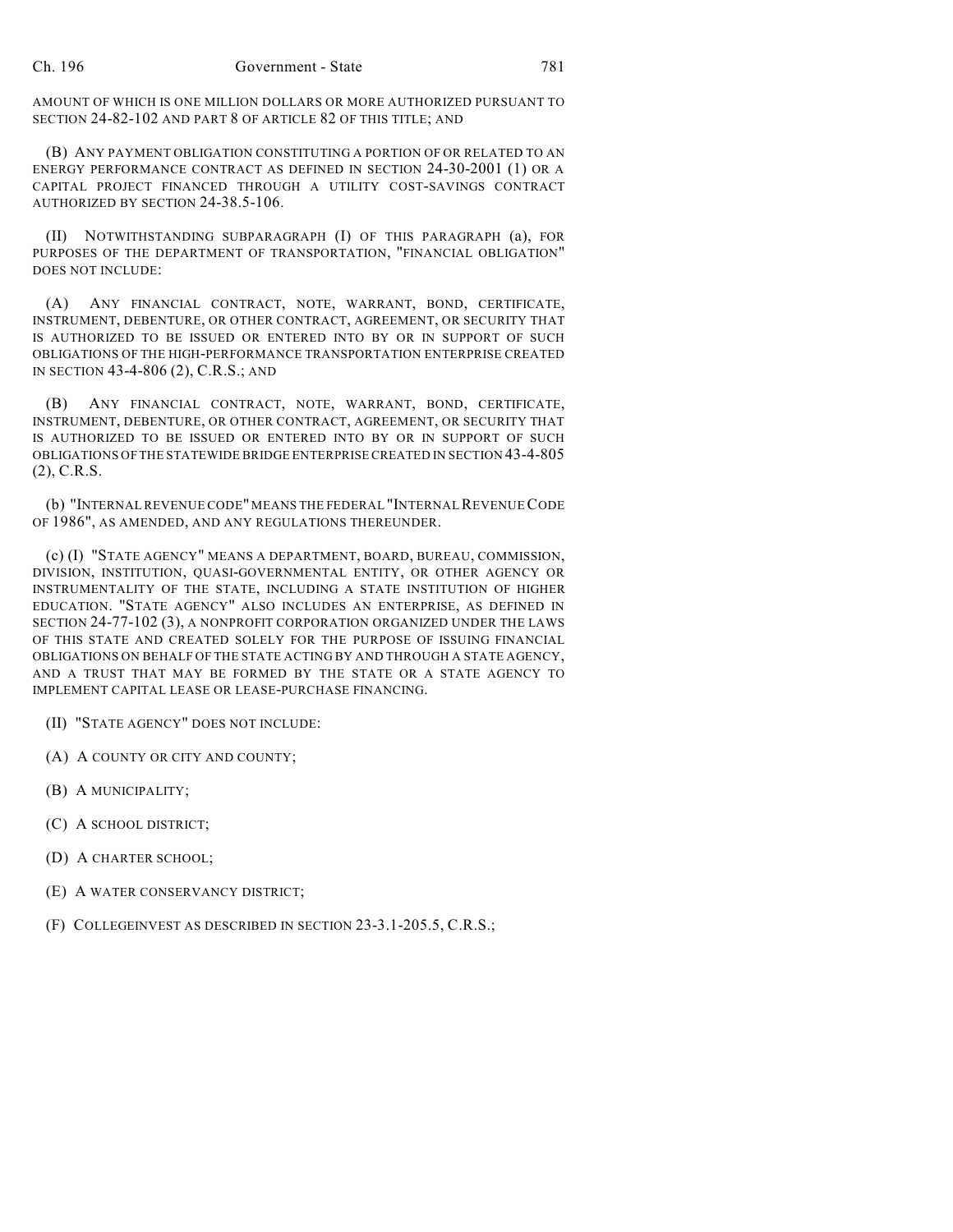(G) A DISTRICT OR AUTHORITY ORGANIZED OR ACTING PURSUANT TO THE PROVISIONS OF TITLE 29, 30, 31, OR 32, C.R.S.;

(H) A SPECIAL PURPOSE AUTHORITY LISTED IN SECTION 24-77-102 (15) (b); OR

(I) ANY OTHER POLITICAL SUBDIVISION OF THE STATE OR OTHER ENTITY THAT CONSTITUTES A LOCAL PUBLIC BODY AS DEFINED IN SECTION 24-6-402 (1) (a).

(d) "STATE INSTITUTION OF HIGHER EDUCATION" HAS THE SAME MEANING AS SET FORTH IN SECTION 23-18-102 (10), C.R.S. FOR PURPOSES OF THIS SECTION, "STATE INSTITUTION OF HIGHER EDUCATION" ALSO INCLUDES THE AURARIA HIGHER EDUCATION CENTER ESTABLISHED IN ARTICLE 70 OF TITLE 23, C.R.S.

(e) "STATE REVENUES" MEANS ALL INCOME OF THE STATE THAT IS RECEIVED INTO THE STATE TREASURY FROM TAXES, FEES, AND OTHER SOURCES AND APPROPRIATED FOR THE PAYMENT OF THE STATE'S EXPENSES.

(4) (a) (I) NOTWITHSTANDING ANY OTHER LAW TO THE CONTRARY AND EXCEPT AS PROVIDED IN SUBPARAGRAPH (II) OF THIS PARAGRAPH (a), FOR THE 2012-13 STATE FISCAL YEAR AND EACH STATE FISCAL YEAR THEREAFTER, WHEN A STATE AGENCY OBTAINS THE REQUIRED APPROVAL FOR THE FINANCING OF A CAPITAL PROJECT AS SPECIFIED IN LAW, THE STATE TREASURER SHALL ACT AS THE ISSUING MANAGER, SUBJECT TO THE CRITERIA ESTABLISHED IN THE STATE PUBLIC FINANCING POLICY PROMULGATED AS SPECIFIED IN SUBSECTION (5) OF THIS SECTION, FOR ALL APPROVED FINANCIAL OBLIGATIONS OF THE STATE ACTING BY AND THROUGH A STATE AGENCY. THE STATE TREASURER HAS THE SOLE DISCRETION TO MANAGE THE ISSUANCE OR INCURRENCE OF FINANCIAL OBLIGATIONS OF THE STATE ACTINGBY AND THROUGH A STATE AGENCY, INCLUDING ALL POST-ISSUANCE COMPLIANCE WITH FEDERAL AND STATE TAX AND SECURITIES LAWS, SUCH AS ARBITRAGE, REBATE, AND REMEDIAL ACTION REQUIREMENTS. THE STATE TREASURER'S DUTIES WITH RESPECT TO THE MANAGEMENT OF THE ISSUANCE OR INCURRENCE OF FINANCIAL OBLIGATIONS INCLUDE, BUT ARE NOT LIMITED TO, THE FOLLOWING:

(A) DETERMINING THE FINANCING STRUCTURE AND TERM;

(B) DECIDING THE MARKET TIMING;

(C) SELECTING OR HIRING, AS APPLICABLE, THE STATE FINANCING TEAM, INCLUDING, WHERE APPROPRIATE, THE LESSOR, PURCHASER, UNDERWRITER, BOND OR DISCLOSURE COUNSEL, TRUSTEE, ESCROW AGENT, PAYING AGENT, CREDIT ENHANCER, RATING AGENCY, PLACEMENT AGENT, LIQUIDITY PROVIDER, CREDIT SUPPORT PROVIDER, INTEREST RATE EXCHANGE AGREEMENT COUNTERPARTY, AND FINANCIAL ADVISOR;

(D) DETERMINING THE ADVISABILITY OF A STATE AGENCY ENTERING INTO AN INTEREST RATE EXCHANGE AGREEMENT PURSUANT TO ARTICLE 59.3 OF TITLE 11, C.R.S.; AND

(E) DETERMINING WHETHER TO ENTER INTO COMPETITIVE OR NEGOTIATED SALES OF FINANCIAL OBLIGATIONS.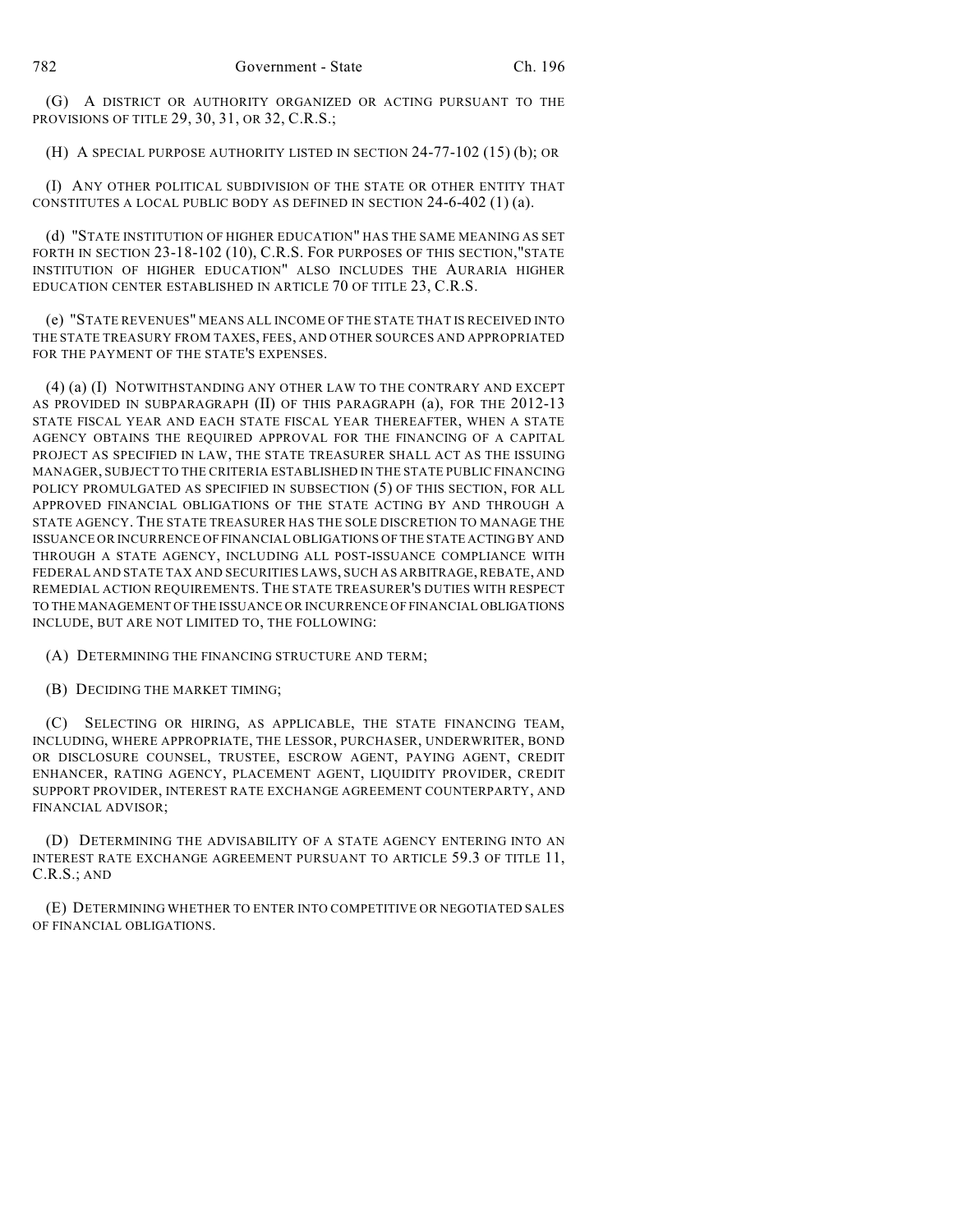(II) FOR A STATE INSTITUTION OF HIGHER EDUCATION, FOR THE 2012-13 STATE FISCAL YEAR AND EACH STATE FISCAL YEAR THEREAFTER, THE STATE TREASURER SHALL ACT AS THE ISSUING MANAGER, SUBJECT TO THE CRITERIA ESTABLISHED IN THE STATE PUBLIC FINANCING POLICY PROMULGATED AS SPECIFIED IN SUBSECTION (5) OF THIS SECTION, FOR ANY LEASE-PURCHASE AGREEMENT SIMILAR TO THOSE AUTHORIZED IN SECTION 23-1-106.3,C.R.S., AND ANY FINANCIALCONTRACT, NOTE, WARRANT,BOND,CERTIFICATE, INSTRUMENT, DEBENTURE, OR OTHER SECURITY, THE PRINCIPAL AMOUNT OF WHICH IS ONE MILLION DOLLARS OR MORE, THAT IS AUTHORIZED UNDER THE LAWS OF THIS STATE TO BE ISSUED OR ENTERED INTO BY THE STATE ACTING BY AND THROUGH A STATE AGENCY OTHER THAN A STATE INSTITUTION OF HIGHER EDUCATION AND THAT FINANCES IMPROVEMENTS THAT BENEFIT A STATE INSTITUTION OF HIGHER EDUCATION. THE STATE TREASURER HAS THE SOLE DISCRETION TO MANAGE THE ISSUANCE OR INCURRENCE OF SUCH FINANCIAL OBLIGATIONS FOR A STATE INSTITUTION OF HIGHER EDUCATION AND SHALL MANAGE THE ISSUANCE OR INCURRENCE OF SUCH FINANCIAL OBLIGATIONS IN ACCORDANCE WITH THE DUTIES SET FORTH IN SUB-SUBPARAGRAPHS (A) TO (E) OF SUBPARAGRAPH (I) OF THIS PARAGRAPH (a). THE STATE TREASURER SHALL NOT ACT AS THE ISSUING MANAGER FOR ANY BONDS SUBJECT TO THE HIGHER EDUCATION REVENUE BOND INTERCEPT PROGRAM ESTABLISHED IN SECTION 23-5-139, C.R.S.

(b) (I) (A) NOT LESS THAN SIXTY DAYS PRIOR TO THE DATE ON WHICH A STATE AGENCY EXPECTS THAT A FINANCIAL OBLIGATION OF THE STATE ACTING BY AND THROUGH THE STATE AGENCY WILL BE INCURRED, A STATE AGENCY SHALL PROVIDE WRITTEN NOTICE TO THE STATE TREASURER OF THAT EXPECTATION.

(B) NOT LESS THAN THIRTY DAYS PRIOR TO THE DATE ON WHICH A STATE AGENCY EXPECTS THAT A REFINANCING OF A FINANCIAL OBLIGATION OF THE STATE ACTING BY AND THROUGH THE STATE AGENCY WILL BE INCURRED, A STATE AGENCY SHALL PROVIDE WRITTEN NOTICE TO THE STATE TREASURER OF THAT EXPECTATION.

(II) THE STATE AGENCY SHALL PROVIDE THE STATE TREASURER WITH THE INFORMATION THAT THE STATE TREASURER CONSIDERS NECESSARY TO ACT AS THE ISSUING MANAGER FOR THE ISSUANCE OR INCURRENCE OF THE FINANCIAL OBLIGATION, INCLUDING, IF NECESSARY, ASSUMPTIONS OF UNDERLYING CASH FLOW PROJECTIONS ASSOCIATED WITH THE REPAYMENT OF THE FINANCIAL OBLIGATION. THE STATE AGENCY SHALL PROVIDE THE STATE TREASURER WITH THE INFORMATION THAT THE STATE TREASURER CONSIDERS NECESSARY TO COMPLY WITH FEDERAL AND STATE TAX AND SECURITIES LAWS AND CONTRACTUAL COVENANTS.

(c) IN PERFORMING HIS OR HER DUTIES AS THE ISSUING MANAGER, THE STATE TREASURER SHALL CONSIDER ANY RELEVANT FACTORS THAT THE STATE TREASURER CONSIDERS NECESSARY TO PROTECT THE FINANCIAL INTEGRITY OF THE STATE.

(d) THE STATE TREASURER IS THE ELECTED REPRESENTATIVE FOR THE PURPOSE OF APPROVING THE ISSUANCE OR INCURRENCE OF FINANCIAL OBLIGATIONS BY THE STATE ACTING BY AND THROUGH A STATE AGENCY WHEN SUCH APPROVAL IS REQUIRED UNDER THE INTERNAL REVENUE CODE AND IS THE REQUIRED SIGNATORY ON ALL FORMS REQUIRED BY THE FEDERAL INTERNAL REVENUE SERVICE TO BE FILED IN CONNECTION WITH THE ISSUANCE OR INCURRENCE OF FINANCIAL OBLIGATIONS BY THE STATE ACTING BY AND THROUGH A STATE AGENCY.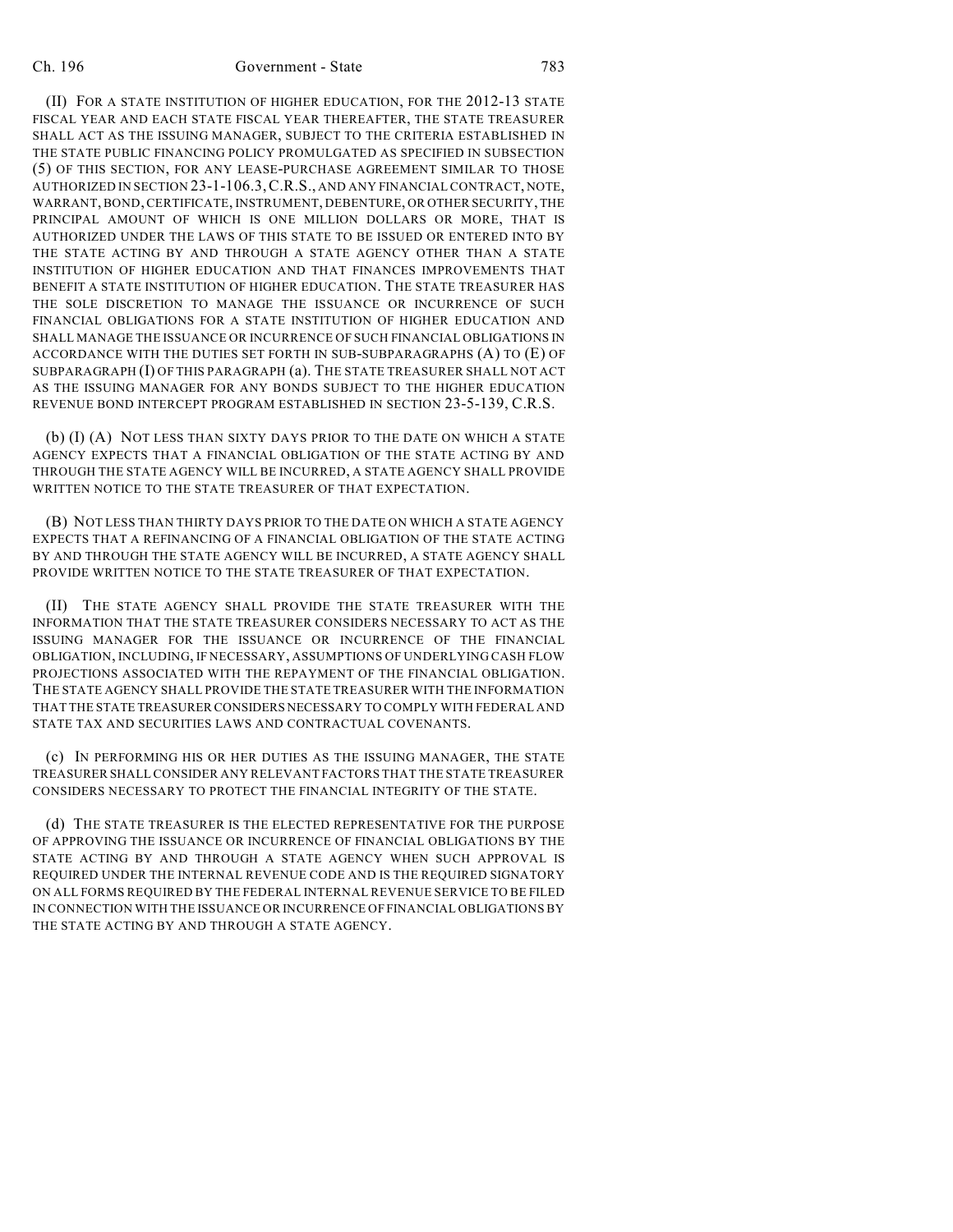(5) NO LATER THAN NINETY DAYS AFTER THE EFFECTIVE DATE OF THIS SECTION, THE STATE TREASURER SHALL PROMULGATE BY RULE, IN ACCORDANCE WITH ARTICLE 4 OF THIS TITLE, A STATE PUBLIC FINANCING POLICY, AND, IN SO DOING, SHALL COLLABORATE WITH VARIOUS EXPERTS, INCLUDING BUT NOT LIMITED TO THE STATE CONTROLLER, THE OFFICE OF STATE PLANNING AND BUDGETING, BOND COUNSEL, AND THE ATTORNEY GENERAL. THE STATE TREASURER SHALL PRESENT THE STATE PUBLIC FINANCING POLICY TO THE CAPITAL DEVELOPMENT COMMITTEE AT THE EARLIEST MEETING OF THE CAPITAL DEVELOPMENT COMMITTEE AT WHICH TIME IS AVAILABLE IN THE MEETING SCHEDULE AFTER THE POLICY IS FINALIZED AND SHALL PROVIDE A COPY OF THE FINAL STATE PUBLIC FINANCING POLICY TO THE JOINT BUDGET COMMITTEE. THE STATE TREASURER SHALL NOTIFY THE CAPITAL DEVELOPMENT COMMITTEE AND THE JOINTBUDGETCOMMITTEE, IN WRITING, OF ANY SUBSTANTIVE CHANGES THAT ARE SUBSEQUENTLY MADE TO THE STATE PUBLIC FINANCING POLICY. FOR PURPOSES OF THIS SUBSECTION  $(5)$ , THE ATTORNEY GENERAL IS THE LEGAL ADVISOR TO THE STATE TREASURER. THE STATE PUBLIC FINANCING POLICY SHALL INCLUDE, BUT SHALL NOT BE LIMITED TO, THE FOLLOWING COMPONENTS:

(a) THE USE OF MORAL OBLIGATION PLEDGES;

(b) THE CRITERIA FOR THE ISSUANCE OR INCURRENCE OF FINANCIAL OBLIGATIONS BY THE STATE ACTING BY AND THROUGH A STATE AGENCY;

(c) THE USE OF DERIVATIVES;

(d) THE USE OF VARIABLE RATE FINANCIAL OBLIGATIONS;

(e) CREDIT OBJECTIVES;

(f) THE STRUCTURING PRACTICES FOR EACH TYPE OF FINANCIAL OBLIGATION, INCLUDING, BUT NOT LIMITED TO, INFORMATION ABOUT THE TERM, MATURITY, AND TYPE OF INTEREST;

(g) ACCEPTABLE METHODS OF SALE;

(h) POLICIES FOR DETERMINING WHEN SELECTION OF EXTERNAL FINANCIAL PROFESSIONALS IS APPROPRIATE;

(i) POLICIES RELATED TO THE REFUNDING OF FINANCIAL OBLIGATIONS;

(j) POLICIES RELATED TO PRIMARY AND CONTINUING DISCLOSURE REQUIREMENTS FOR FINANCIAL OBLIGATIONS;

(k) POLICIESRELATED TO POST-ISSUANCE COMPLIANCE WITH FEDERAL AND STATE TAX AND SECURITIES LAWS, INCLUDINGARBITRAGE,REBATE, AND REMEDIAL ACTION REQUIREMENTS; AND

(l) POLICIES FOR INVESTMENT OF PROCEEDS WHERE NOT OTHERWISE COVERED BY LAW.

(6) (a) NO LATER THAN TEN DAYS AFTER A STATE INSTITUTION OF HIGHER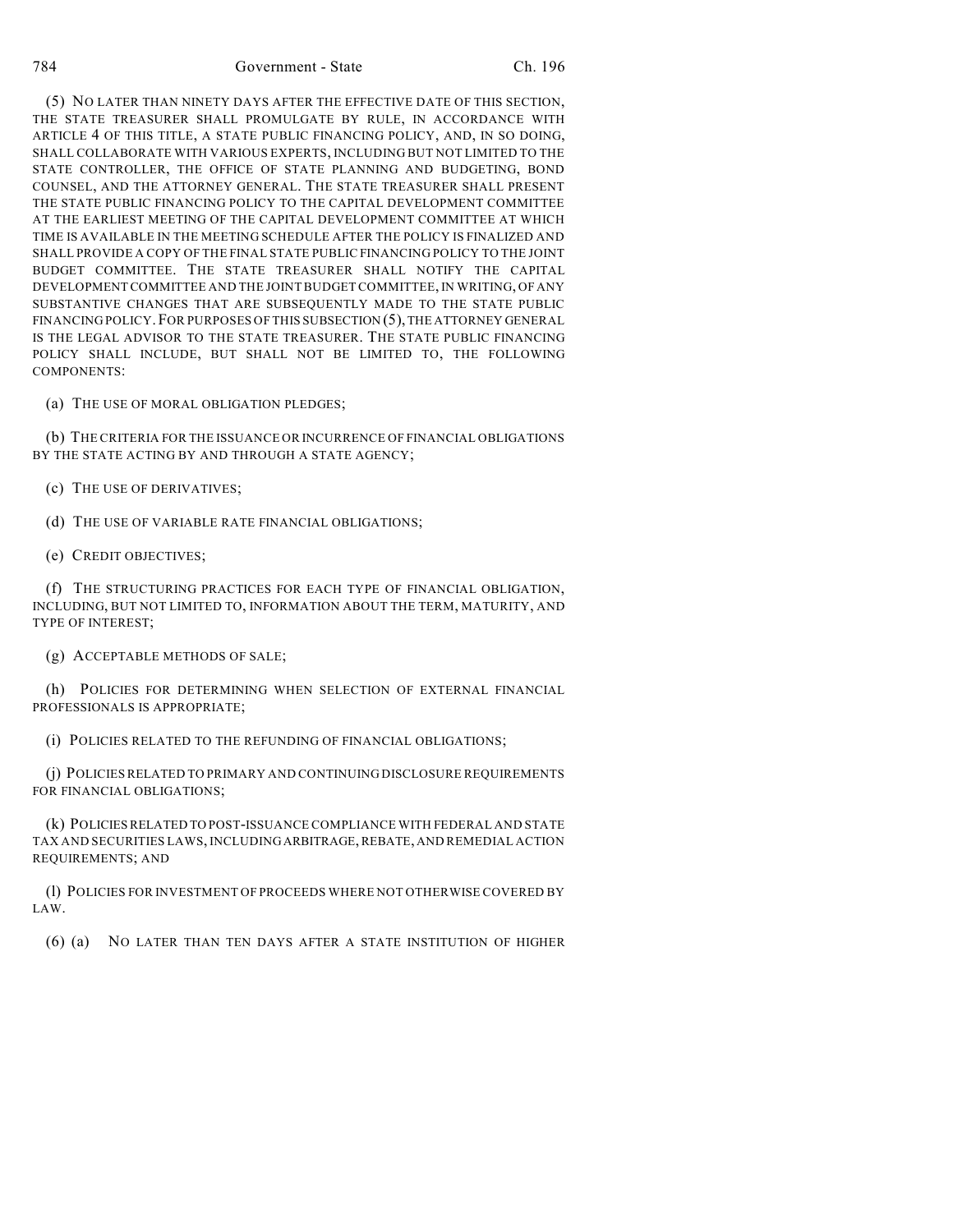## Ch. 196 Government - State 785

EDUCATION ENTERS INTO OR ISSUES A FINANCIAL OBLIGATION IN A PRINCIPAL AMOUNT OF ONE MILLION DOLLARS OR MORE THAT IS SECURED IN WHOLE OR IN PART BY STATE REVENUES OR REVENUES OF THE INSTITUTION AND THAT THE STATE TREASURER DOES NOT MANAGE PURSUANT TO SUBSECTION (4) OF THIS SECTION, INCLUDING ANY BONDS SUBJECT TO THE HIGHER EDUCATION REVENUE BOND INTERCEPT PROGRAM ESTABLISHED IN SECTION 23-5-139, C.R.S., THE STATE INSTITUTION OF HIGHER EDUCATION SHALL NOTIFY THE STATE TREASURER THAT IT HAS ENTERED INTO THE FINANCIAL OBLIGATION. THE NOTIFICATION SHALL INCLUDE AT LEAST THE FOLLOWING INFORMATION:

(I) A COPY OF ANY OFFICIAL STATEMENT OR OTHER OFFERING DOCUMENT FOR THE ISSUANCE OR INCURRENCE OF THE FINANCIAL OBLIGATION;

(II) A COPY OF ANY FILINGS OR CORRESPONDENCE WITH THE FEDERAL INTERNAL REVENUE SERVICE WITH RESPECT TO THE ISSUANCE OR INCURRENCE, INCLUDING, IF APPLICABLE, A COPY OF EACH FORM 8038 OR FORM 8038G;

(III) A COPY OF THE CONTINUING DISCLOSURE UNDERTAKING; AND

(IV) ANY OTHER INFORMATION THAT IS DESCRIBED IN THE STATE PUBLIC FINANCING POLICY PROMULGATED PURSUANT TO SUBSECTION (5) OF THIS SECTION RELATED TO THE ISSUANCE OR INCURRENCE.

(b) NO LATER THAN TEN DAYS AFTER THE HIGH-PERFORMANCE TRANSPORTATION ENTERPRISE CREATED IN SECTION 43-4-806 (2), C.R.S., OR THE STATEWIDE BRIDGE ENTERPRISE CREATED IN SECTION 43-4-805 (2),C.R.S., ENTERS INTO THE FINANCIAL CONTRACTS OR INSTRUMENTS SPECIFIED IN SUB-SUBPARAGRAPHS (A) AND (B) OF SUBPARAGRAPH (II) OF PARAGRAPH (a) OF SUBSECTION (3) OF THIS SECTION, THE ENTERPRISES SHALL NOTIFY THE STATE TREASURER THAT THEY HAVE ENTERED INTO OR ISSUED SUCH A FINANCIAL CONTRACT OR INSTRUMENT. THE NOTIFICATION SHALL INCLUDE AT LEAST THE FOLLOWING INFORMATION:

(I) A COPY OF ANY OFFICIAL STATEMENT OR OTHER OFFERING DOCUMENT FOR THE ISSUANCE OR INCURRENCE OF SUCH A FINANCIAL CONTRACT OR INSTRUMENT;

(II) A COPY OF ANY FILINGS OR CORRESPONDENCE WITH THE FEDERAL INTERNAL REVENUE SERVICE WITH RESPECT TO THE ISSUANCE OR INCURRENCE, INCLUDING, IF APPLICABLE, A COPY OF EACH FORM 8038 OR FORM 8038G;

(III) A COPY OF THE CONTINUING DISCLOSURE UNDERTAKING; AND

(IV) ANY OTHER INFORMATION THAT IS DESCRIBED IN THE STATE PUBLIC FINANCING POLICY PROMULGATED PURSUANT TO SUBSECTION (5) OF THIS SECTION RELATED TO THE ISSUANCE OR INCURRENCE.

(7) (a) ON AND AFTER JULY 1, 2012, THE ISSUANCE OR INCURRENCE OF EVERY FINANCIAL OBLIGATION BY THE STATE ACTING BY AND THROUGH A STATE AGENCY THAT THE STATE TREASURER MANAGES PURSUANT TO SUBSECTION (4) OF THIS SECTION SHALL INCLUDE, TO THE EXTENT ALLOWED BY THE INTERNAL REVENUE CODE, AN AMOUNT DETERMINED BY THE STATE TREASURER NOT TO EXCEED THE LESSER OF ONE HUNDRED THOUSAND DOLLARS OR TWO PERCENT OF THE PRINCIPAL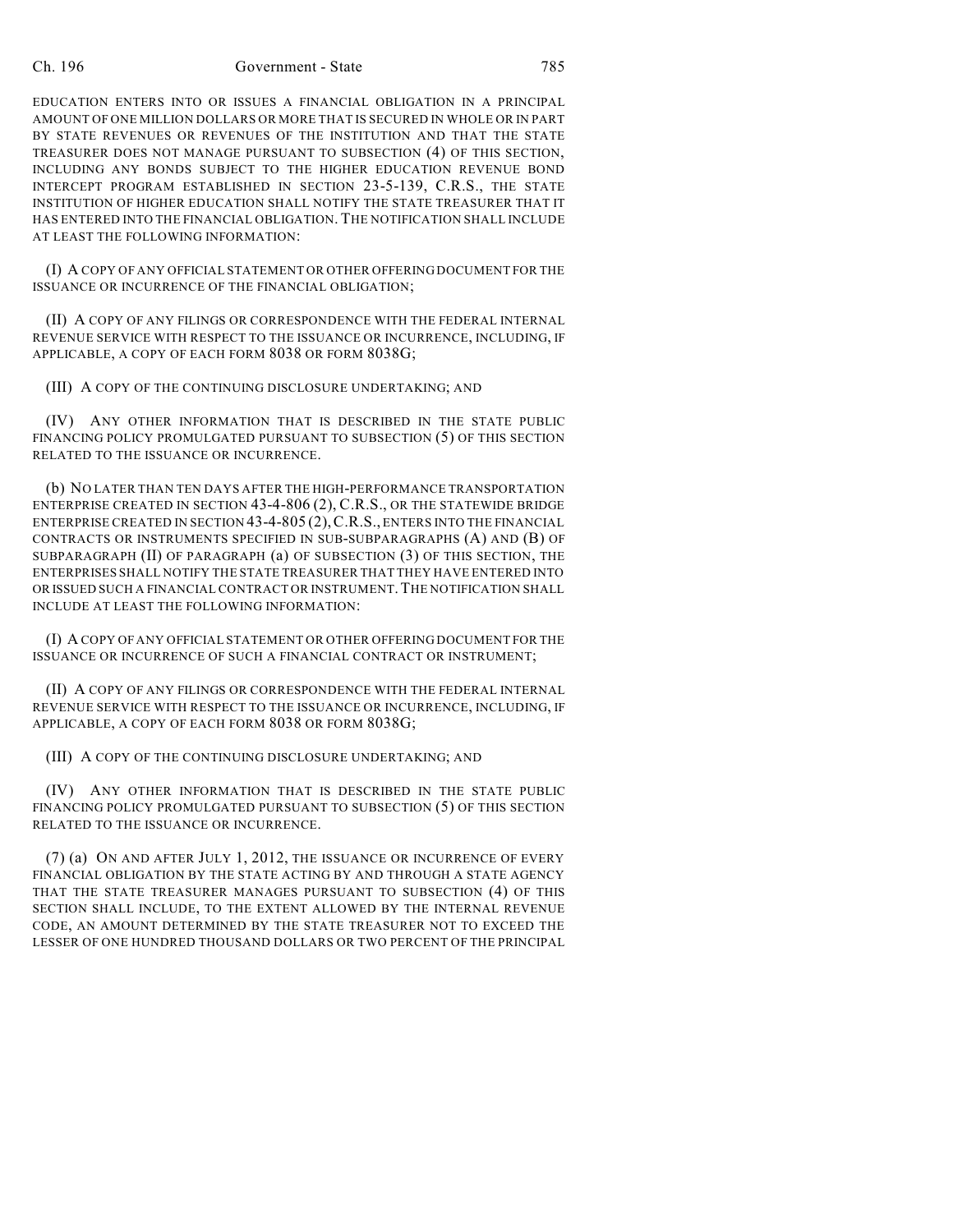786 Government - State Ch. 196

PROCEEDS OF THE ISSUANCE OR INCURRENCE TO BE PAID TO THE STATE TREASURER. THE STATE TREASURER SHALL CREDIT THE MONEYS TO THE STATE PUBLIC FINANCING CASH FUND, WHICH IS HEREBY CREATED IN THE STATE TREASURY. THE FUND CONSISTS OF MONEYS DEPOSITED IN THE FUND PURSUANT TO THIS PARAGRAPH (a) AND SHALL BE USED SOLELY FOR THE PURPOSES DESCRIBED IN PARAGRAPH (b) OF THIS SUBSECTION (7).THE MONEYS IN THE FUND ARE CONTINUOUSLY APPROPRIATED TO THE STATE TREASURER. ALL UNEXPENDED AND UNENCUMBERED MONEYS IN THE FUND AND ALL INTEREST AND INCOME EARNED ON THE DEPOSIT AND INVESTMENT OF MONEYS IN THE FUND SHALL REMAIN IN THE FUND AND SHALL NOT REVERT TO THE GENERAL FUND OR ANY OTHER FUND AT THE END OF A FISCAL YEAR.

(b) TO THE EXTENT PERMITTED BY BOND COUNSEL, THE MONEYS IN THE STATE PUBLIC FINANCING CASH FUND SHALL BE USED TO REIMBURSE THE STATE TREASURER FOR VERIFIABLE COSTS INCURRED IN PERFORMING OR OVERSEEING THE STATE'S PRIMARY ISSUANCE COMPLIANCE AND POST-ISSUANCE COMPLIANCE RESPONSIBILITIES OVER THE TERM OF A FINANCIAL OBLIGATION, INCLUDING COMPLYING WITH OR MONITORING COMPLIANCE WITH THE REQUIREMENTS OF THE INTERNAL REVENUE CODE, MAKING PUBLIC DISCLOSURES OR CONTINUING DISCLOSURE UNDERTAKINGSREQUIRED PURSUANT TO FEDERAL SECURITIES LAWS OR ENSURING THAT SUCH DISCLOSURES ARE MADE, AND PERFORMINGOR COORDINATING REQUIREMENTS IN CONNECTION WITH THE FINANCIAL OBLIGATION.

(8) NO LATER THAN NINETY DAYS AFTER THE EFFECTIVE DATE OF THIS SECTION, THE STATE TREASURER SHALL CREATE AND MAINTAIN A CORRECT AND CURRENT INVENTORY OF ALL STATE-OWNED REAL PROPERTY DESCRIBED IN SECTION 24-30-1303.5 THAT IS LEASED PROPERTY OR COLLATERAL IN ANY TYPE OF FINANCIAL OBLIGATION. THE STATE TREASURER SHALL ANNUALLY PROVIDE A COPY OF THE INVENTORY TO THE CAPITAL DEVELOPMENT COMMITTEE.

**SECTION 2.** In Colorado Revised Statutes, 11-59.3-103, **add** (10) as follows:

**11-59.3-103. Interest rate exchange agreements.** (10) ANY STATE AGENCY, AS DEFINED IN SECTION 24-36-121  $(3)(c)$ , C.R.S., SHALL NOTIFY THE STATE TREASURER WHEN IT ENTERS INTO AN AGREEMENT FOR AN EXCHANGE OF INTEREST RATES, CASH FLOWS, OR PAYMENTS AS PROVIDED IN THIS SECTION.

**SECTION 3.** In Colorado Revised Statutes, 22-30.5-408, **add** (2) (d) as follows:

**22-30.5-408. Replenishment of qualified charter school debt service reserve funds - additional responsibilities - state treasurer - qualified charter schools - definitions.** (2) (d) UPON THE EXPENDITURE OF MONEYS FROM THE STATE CHARTER SCHOOL DEBT RESERVE FUND OR THE STATE CHARTER SCHOOL INTEREST SAVINGS ACCOUNT OF THE FUND BY THE STATE TREASURER, A QUALIFIED CHARTER SCHOOL SHALL PROVIDE THE STATE TREASURER WITH AT LEAST THE FOLLOWING INFORMATION:

(I) A COPY OF ANY OFFICIAL STATEMENT OR OTHER OFFERING DOCUMENT FOR THE ISSUANCE OR INCURRENCE OF THE FINANCIAL OBLIGATION OF THE QUALIFIED CHARTER SCHOOL;

(II) A COPY OF ANY FILINGS OR CORRESPONDENCE WITH THE FEDERAL INTERNAL